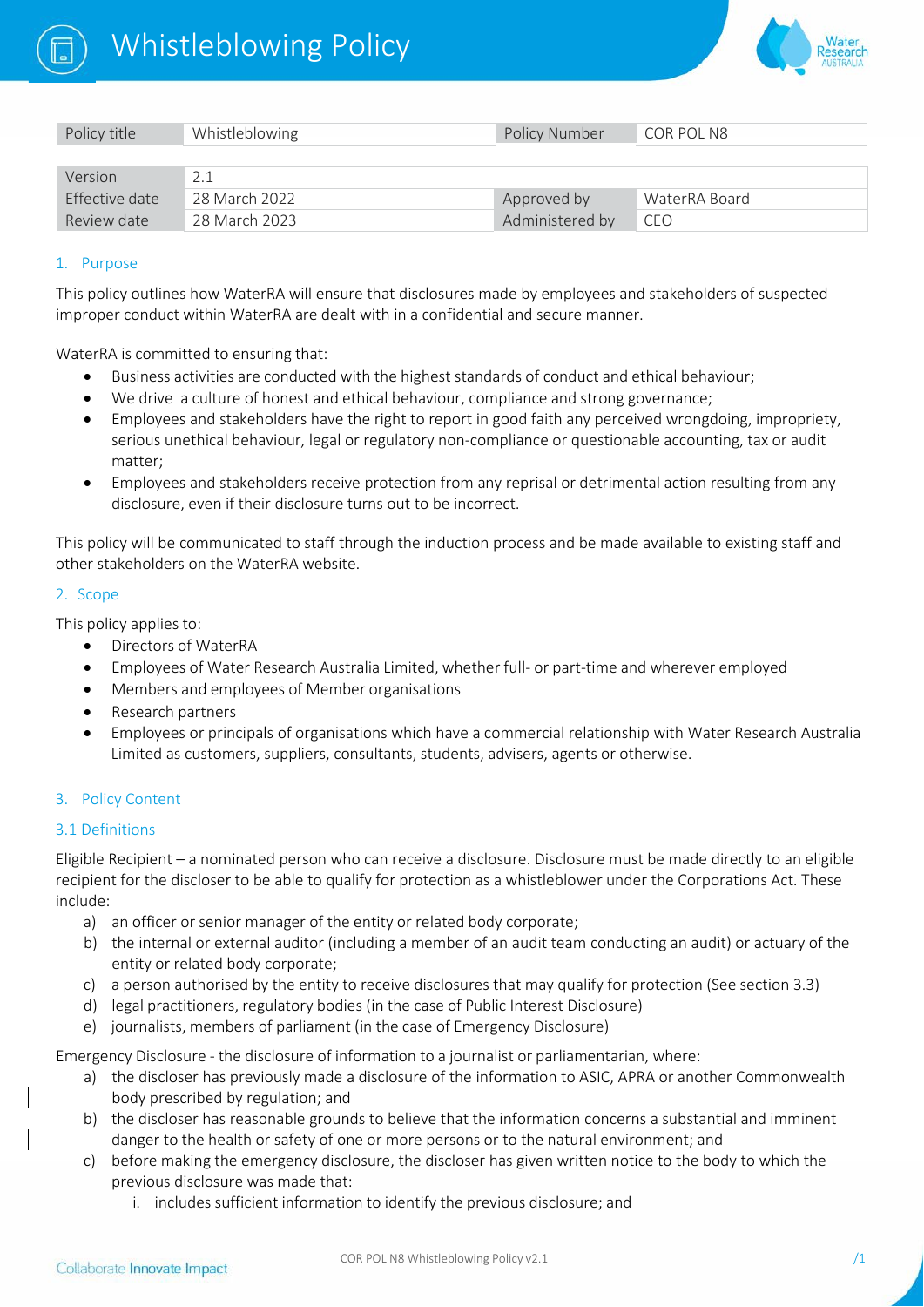



- ii. states that the discloser intends to make an emergency disclosure; and
- d) the extent of the information disclosed in the emergency disclosure is no greater than is necessary to inform the journalist or parliamentarian of the substantial and imminent danger.

Public Interest Disclosure ‐ the disclosure of information to a journalist or a parliamentarian, where:

- a) at least 90 days have passed since the discloser made the disclosure to ASIC, APRA or another Commonwealth body prescribed by regulation; and
- b) the discloser does not have reasonable grounds to believe that action is being, or has been taken, in relation to their disclosure; and
- c) the discloser has reasonable grounds to believe that making a further disclosure of the information is in the public interest; and
- d) before making the public interest disclosure, the discloser has given written notice to the body in RG 270.75(a) (i.e. the body to which the previous disclosure was made) that:
	- i. includes sufficient information to identify the previous disclosure; and
	- ii. states that the discloser intends to make a public interest disclosure

Whistleblower – a person with inside knowledge of an organisation who reports misconduct or dishonest or illegal activity that may have occurred within that organisation. May also be referred to as a Discloser

# 3.2 Grounds for Reporting

Employees and stakeholders are encouraged to make a report under this policy if they have reasonable grounds to suspect that a WaterRA director, employee, contractor, supplier, researcher or other person who has business dealings with WaterRA has engaged in conduct which:

- Is dishonest, fraudulent or corrupt, including bribery
- Is illegal (such as theft, violence, harassment or intimidation, criminal damage to property or other breaches of state or federal law)
- Is unethical or in breach of WaterRA policies (such as dishonestly altering company records or data, adopting questionable accounting practices or wilfully breaching the WaterRA code of conduct or other policies)
- Is potentially damaging to WaterRA, a WaterRA employee or third party such as unsafe work practices, environmental damage, health risks or abuse of WaterRA property or resources
- Amounts to an abuse of authority
- May cause financial loss to WaterRA, or damage its reputation, or be otherwise detrimental to WaterRA interests
- Involves harassment, discrimination, victimisation or bullying, other than personal work‐related grievances as defined in the Corporations Act 2001; or
- Involves any other kind of misconduct or an improper state of affairs or circumstances.

# 3.3 Making a Disclosure

In order to qualify for protection as a whistleblower under the Corporations Act, disclosure must be made directly to an Eligible Recipient. If you intend to make a disclosure please read this policy and refer to **[Appendix A](#page-6-0)** for a quick guide.

Disclosures will be handled confidentially, where practical and appropriate. Each disclosure will be assessed and may be investigated. The object of an investigation is to determine whether there is enough evidence to substantiate or refute the matters reported. The investigation will be objective, fair and independent.

WaterRA has nominated the Board Chair, and Chairs of the Human Resource Committee (HRC) and Risk and Audit Committee (RAAC) as Eligible Recipients. Contact details and guidance on how to make a disclosure can be found in Appendix A. If more information is required before making a disclosure, contact your manager, the Business Manager or CEO.

In making disclosures under this policy, employees and stakeholders must act in good faith on a genuine belief that there has been wrongdoing, and not for any malicious purpose. Employees and stakeholders disclosing wrongdoing will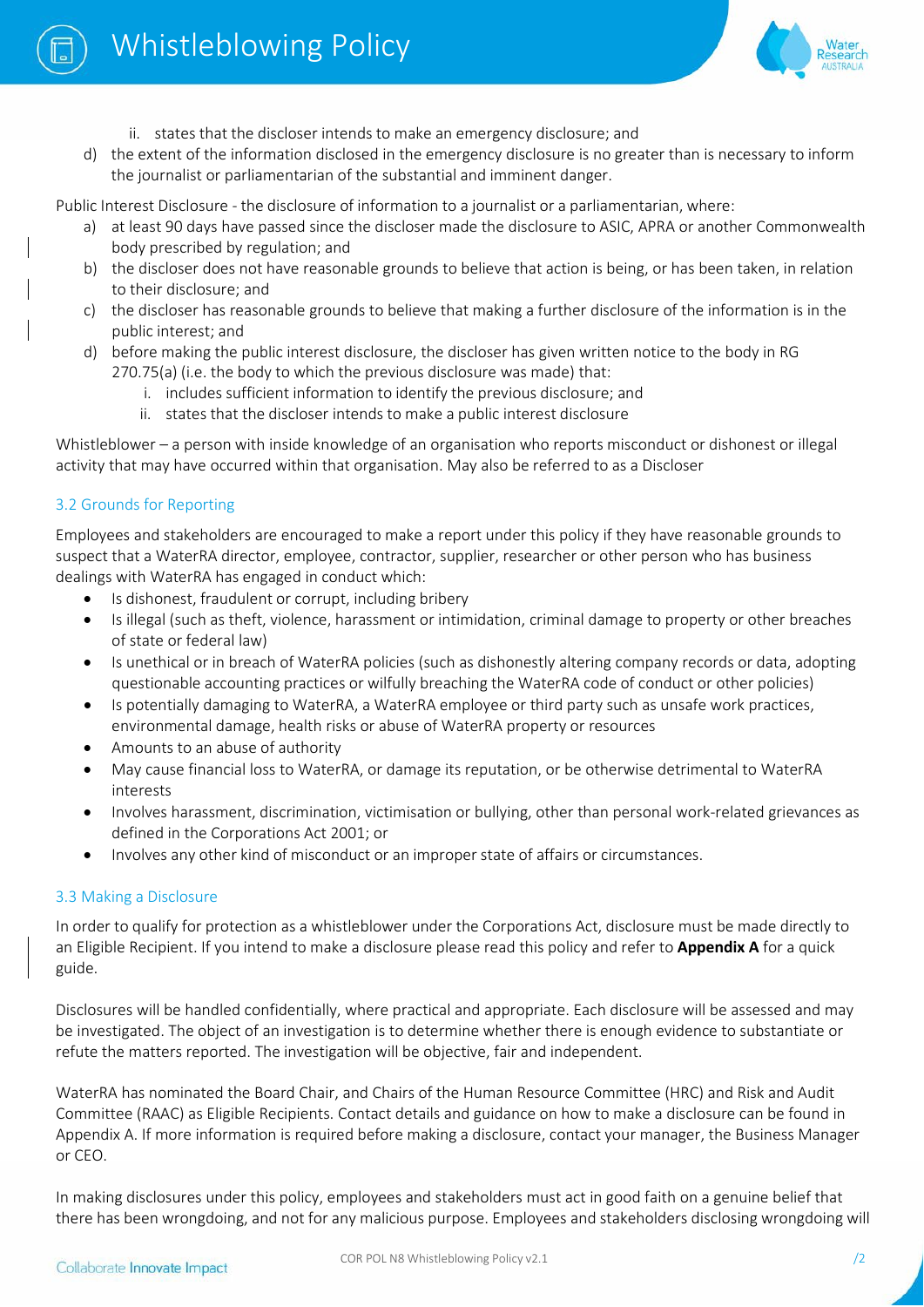



be protected and the investigation will be conducted in accordance with the principles of fairness and natural justice. Where it is determined that a disclosure has been made by an employee falsely, or for a malicious purpose, WaterRA reserves the right to take disciplinary action against the disclosing employee, up to and including termination of employment.

A discloser should contact an independent legal adviser before making a public interest disclosure or an emergency disclosure.

# 3.4 Confidentiality

Disclosure may be made anonymously but, ideally, will allow for an investigator to contact the discloser again for any follow up action. A discloser may use a pseudonym, as well as an anonymised email address and/or phone number.

In order to protect the confidentiality of the discloser, WaterRA will

- Redact all personal information or reference to the discloser witnessing an event
- refer to the discloser in a gender‐neutral context
- where possible, contact the discloser to help identify certain aspects of their disclosure that could inadvertently identify them; and
- designate qualified staff to handle and investigate disclosures.

WaterRA will maintain secure record‐keeping and information‐sharing processes by:

- securely storing all paper and electronic documents and other materials relating to disclosures
- limiting access to all information relating to a disclosure to those directly involved in managing and investigating the disclosure
- restricting the number of people who will be made aware of a discloser's identity (subject to the discloser's consent) or information that is likely to lead to the identification of the discloser to those who are directly involved in handling and investigating a disclosure
- not sending communications and documents relating to the investigation of a disclosure to an email address or to a printer that can be accessed by other staff; and
- training each person who is involved in handling and investigating a disclosure about the confidentiality requirements, including that an unauthorised disclosure of a discloser's identity may be a criminal offence.

A person can disclose the information contained in a disclosure with or without the discloser's consent if:

- the information does not include the discloser's identity;
- the entity has taken all reasonable steps to reduce the risk that the discloser will be identified from the information; and
- it is reasonably necessary for investigating the issues raised in the disclosure.

It is illegal for a person to identify a discloser, or disclose information that is likely to lead to the identification of the discloser, outside the exceptions listed above.

## 3.5 Detrimental Conduct

WaterRA strictly prohibits all forms of detrimental conduct against whistleblowers. Detrimental conduct means any actual of threatened conduct that could cause a detriment to the whistleblower as a result of the whistleblower making a disclosure, including:

- Termination of employment or alteration of an employee's position to their disadvantage
- Harassment, bullying or intimidation
- Damage to a person's business or financial position
- Harm or injury, including psychological harm
- Damage to a person's property
- Damage to reputation; or
- Any other conduct that constitutes retaliation.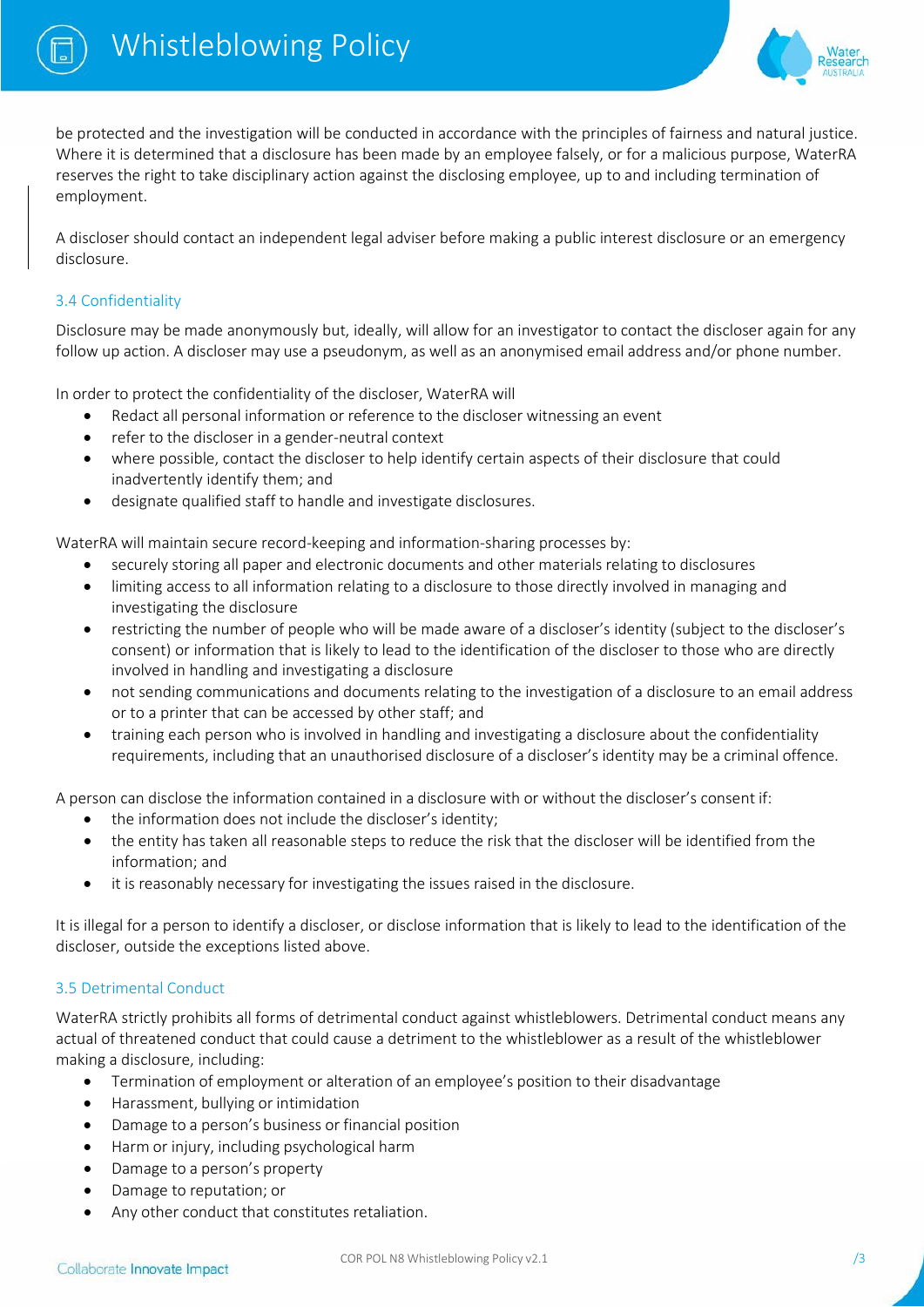



WaterRA also strictly prohibits all forms of detrimental conduct against people who are involved in an investigation of a disclosure in response to their involvement with that investigation. WaterRA will endeavour to avoid detrimental conduct against whistleblowers by maintaining anonymity of the discloser's identity and keeping secure records.

Disclosers are protected from the following in relation to their disclosure:

- Civil liability, e.g. legal action for breach of an employment contract
- Criminal liability, e.g. attempted prosecution for unlawfully releasing information (other than for making a false disclosure)
- Administrative liability, e.g. disciplinary action for making the disclosure

A discloser can seek compensation and other remedies through the courts if:

- They suffer loss, damage or injury because of a disclosure; and
- WaterRA failed to take reasonable precautions and exercise due diligence to prevent the detrimental conduct

Disclosers who wish to receive compensation should seek independent legal advice.

# 3.6 Internal Investigation

Disclosures which are personal work‐related grievances will be investigated by the CEO. Whistleblower disclosures made under this policy will be documented and investigated promptly, initially by an internal investigator.

The internal investigator is required to:

- Act impartially and document the disclosure
- Conduct all interviews; and
- Report on the results of the investigation and any recommendations.

All investigations will be carried out as quickly as is practicable.

While maintaining confidentiality at all times, all serious disclosures and the progress of any investigation will be drawn to the attention of the CEO, the Board Chair (or Chairs of the HRC or RAAC if appropriate). If the disclosure is the subject of an internal investigation which reveals genuine issues to be addressed by WaterRA, the CEO (or Board Chair or Chairs of the HRC or RAAC, if appropriate) will take remedial action.

## 3.7 External Investigation

If an internal investigator determines that there is activity or conduct within WaterRA which is potentially illegal, the CEO may decide to engage an external investigator.

In this event:

- The discloser will be afforded appropriate protection and WaterRA will, to the extent it can do so and is legally permitted, keep in confidence the identity of the discloser
- The matter may be reported to the relevant regulatory authority or police agency
- The identity of the disclosing employee or stakeholder will only be disclosed to the relevant regulatory authority or police agency on the basis that, where legally permitted, the employee or stakeholder's identity will be kept confidential
- Disclosure of the identity of the disclosing employee or stakeholder to any other organisation or person will require the consent of the disclosing person
- The internal investigator will also ensure that the matter is reported to the CEO.

## 3.8 After Disclosure

The discloser will always be informed of the outcome at the conclusion of the investigation. WaterRA will not tolerate any reprisals against employees or stakeholders who have made a disclosure of any matter under this policy where the discloser has acted in good faith and on a genuine belief or perception of wrongdoing and on reasonable grounds.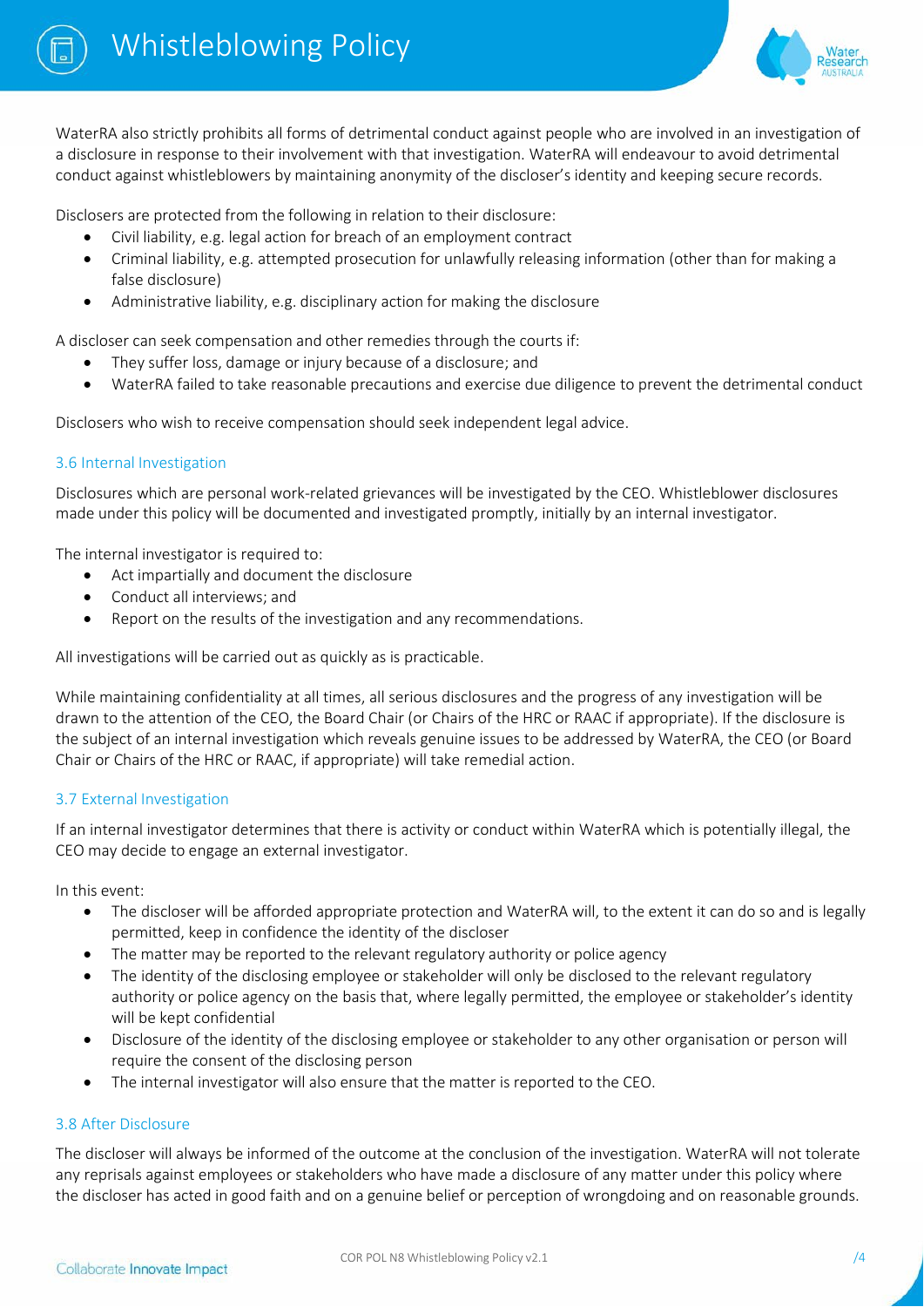

WaterRA will act in the best interests of a discloser to protect them from any victimisation, adverse reaction or intimidation and commits to ensure confidentiality (to the extent permitted by law) and fairness in all matters raised under this policy. WaterRA may refer a discloser to counselling, or other support, if required. Whistleblowers may also seek additional support through SMG Health, the SA Water employee assistance program.

In the event of a drawn-out investigation, the investigator will notify the discloser and provide a status update or an indication that the investigation is ongoing. At the conclusion of the investigation, the discloser will be notified of the outcome and, if appropriate, any remedial action taken.

## 3.9 Special protections under the Corporations Act 2001

Section 9.4 AAA of the Corporations Act gives special protection to disclosures regarding misconduct or improper state of affairs relating to WaterRA if the following conditions are satisfied:

- The whistleblower is or has been:
	- o An officer or employee of WaterRA
	- o An individual who supplies goods or services to a WaterRA company or employee of a person who supplies goods or services to a WaterRA company
	- o An individual who is an associate of WaterRA; or
	- o A relative, dependant or a dependant of the spouse of any individual referred to above
- The report is made to
	- o A Eligible Recipient
	- o An officer or senior manager of WaterRA
	- o ASIC
	- o APRA; or
	- o A legal practitioner for the purpose of obtaining legal advice or legal representation in relation to the operation of the whistleblower provisions in the Corporations Act
- The whistleblower has reasonable grounds to suspect that the information being disclosed concerns misconduct, or an improper state of affairs or circumstances, in relation to WaterRA. This may include a breach of legislation including the Corporations Act, an offence against the Commonwealth punishable by imprisonment for 21 months or more, or conduct that represents a danger to the public or financial system.

Protections are available to disclosers who qualify for protection as a whistleblower, including the protections under the Corporations Act. These protections are:

- Identity protection (confidentiality);
- Protection from detrimental acts or omissions;
- Compensation and remedies; and
- Civil, criminal and administrative liability protection.

#### 3.10 Responsibilities

The roles and responsibilities are as detailed in this policy.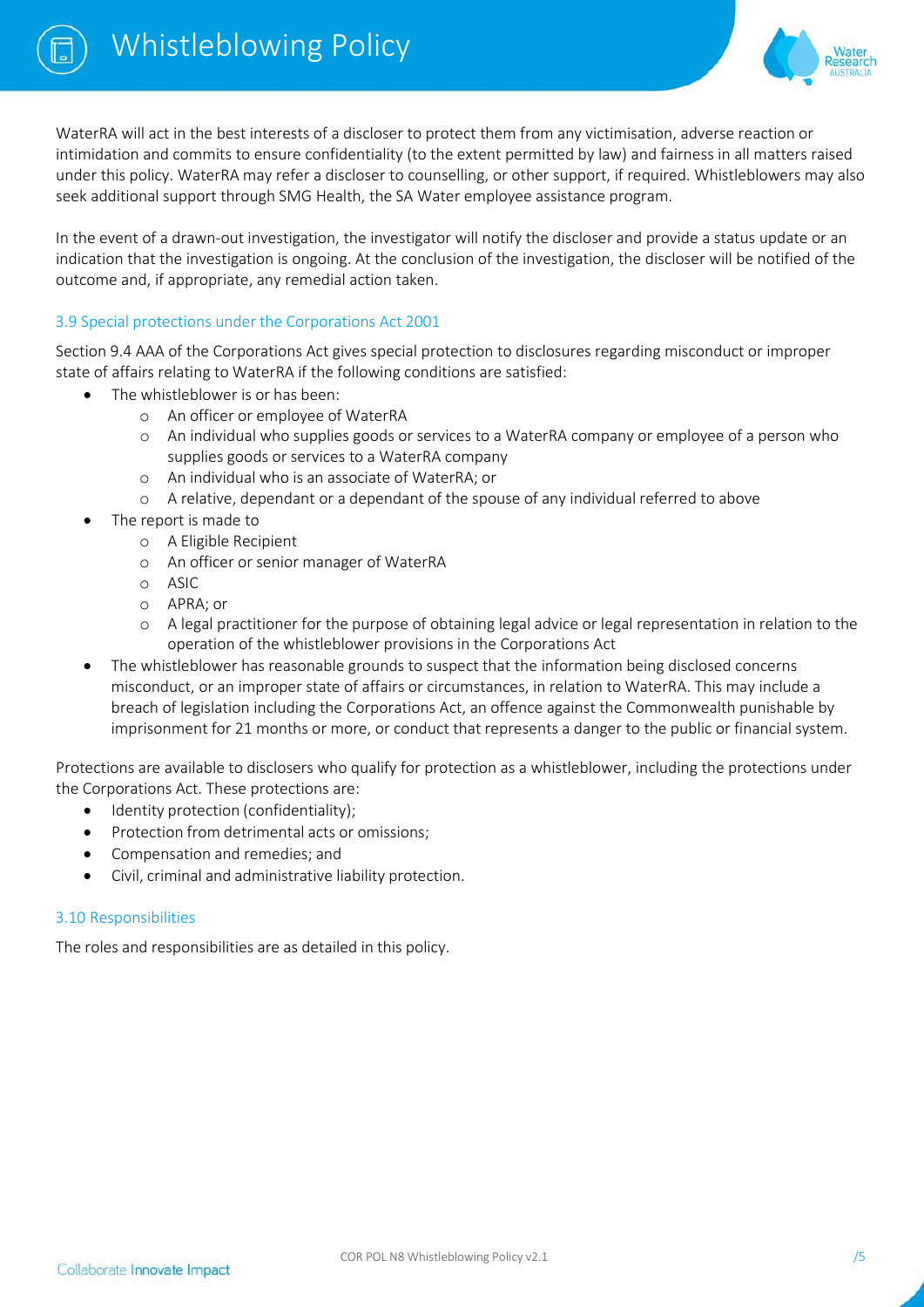

# Whistleblowing Policy



#### 4. Related Documents

Documentation relevant to this policy includes: Integrity Policy

Risk Management and Compliance Policy

5. Legislation

This policy is underpinned by the following legislation: Corporations Act 2001

# 6. Policy Approval History

COR POL 26 Whistleblowing Policy v1 - Approved 6<sup>th</sup> February 2020

Approved

Mark Gobbie WaterRA Chair Date: 7 April 2022